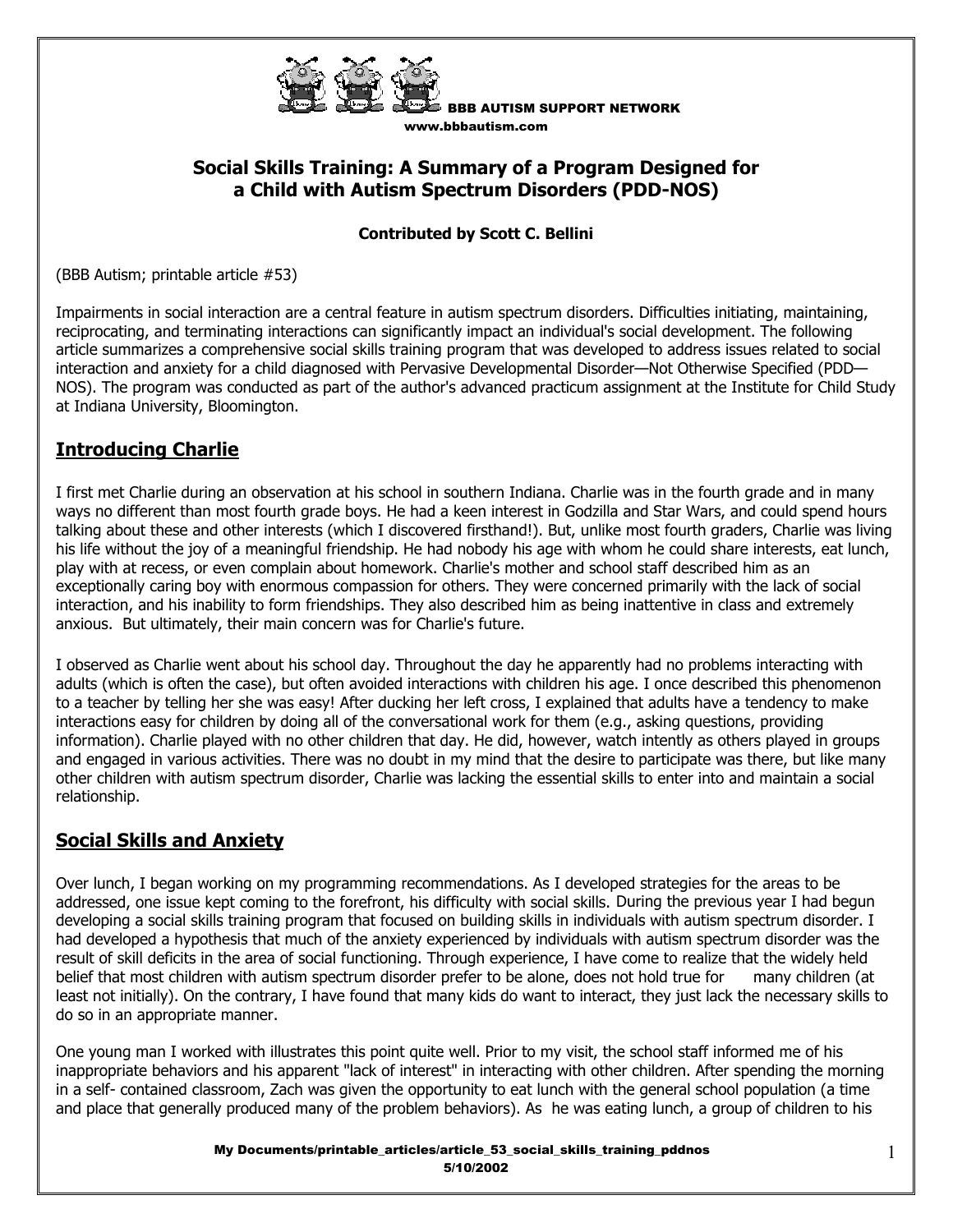

right began a discussion about frogs. As soon as the conversation began, he immediately took notice. So too did I. As he was listening, I noticed he began to remove his shoes, followed by his socks. I remember thinking, "Oh boy, here we go!" As soon as the second sock fell to the ground, Zach flopped his feet on the table, looked at the group of children and proclaimed, "Look, webbed feet!" The other kids (including myself) stared in amazement. In this case, Zach was demonstrating a desire to enter and be a part of a social situation, but he was obviously lacking the necessary skills to do so in an appropriate and effective manner.

This lack of know-how could lead to feelings of anxiety in some children. Many parents and teachers report that social situations typically evoke a great deal of stress from their children. I have heard individuals with autism spectrum disorder describe an anxiety that resembles what many of us feel when we are forced to speak in public (e.g., increased heart beat, sweaty palms, noticeable shaking). Not only is the speaking itself stressful, but also the thought of it. Imagine living a life where every social interaction you experience is as anxiety provoking as having to make a speech in front of a large group! The typical coping mechanism for most of us is to reduce the stress and anxiety by avoiding the stressful situation. For individuals with autism spectrum disorder, it often results in the avoidance of social situations. In some individuals, this could possibly lead to feelings of isolation and even depression. For others, it creates a pattern of absorption in solitary activities and hobbies. A pattern that is often difficult to change.

# **The Program**

# **A Rationale and Overview of the Program**

The goals and structure of the program centered on the areas deemed most important by Charlie's mother and school staff. The areas of concern included: lack of meaningful friendships, anxiety, inattention in class, and failure to complete homework. A comprehensive training program was then designed to address these areas as a whole. The program was based on the notion that the lack of meaningful friendships, anxiety, and inattention were related to his difficulties with social skills. That is, a lack of social skills leads to difficulties in interacting with others and in forming friendships, which then leads to anxiety. The anxiety then may influence behavior and begin to pervade other areas of the individual's life. In Charlie's case, the majority of his anxiety occurred in-group situations or in anticipation of group situations. My main hypothesis was that if we could help Charlie improve his social skills, the other difficulties would begin to diminish; most importantly the anxiety.

The collection of data is essential to any intervention program. Before beginning the program, behavioral checklists and measures of anxiety were administered to Charlie and his mother. The goal of the data collection was to obtain reliable and valid pre and post-measures of behavior. The Personality Inventory for Children (PIC) was administered to Charlie's mother to measure both internalizing and externalizing behaviors. There were no significant scores on the externalizing subtests (e.g., acting out, disruptive behaviors). However, the test revealed significantly elevated scores on the internalizing scales of anxiety and depression. A self-report measure of anxiety, the Revised Children's Manifest Anxiety Scale (RCMAS), also revealed Charlie was experiencing a significantly high level of anxiety. Based on these elevated scores, the reduction of anxiety and depression became a major priority of the program.

# **Skill Acquisition vs. Performance Deficits**

Socials skills training programs typically focus on one of two areas: skill acquisition deficits and/or performance deficits (Gresham, 1995). A skill acquisition deficit refers to the absence of a particular skill or behavior. For example, a child with autism spectrum disorder may not know how to go about initiating a conversation with another person, therefore he/she will often fail to initiate interactions. A performance deficit refers to a skill or behavior that is present, but not used. To use the same example, a child may have the skill (or ability) to initiate a conversation, but for whatever reason, chooses not to do so. Much of the inappropriate behavior in schools is often conceptualized as the latter (performance deficits). Behavioral contracts and other reinforcement strategies designed to increase behaviors are examples of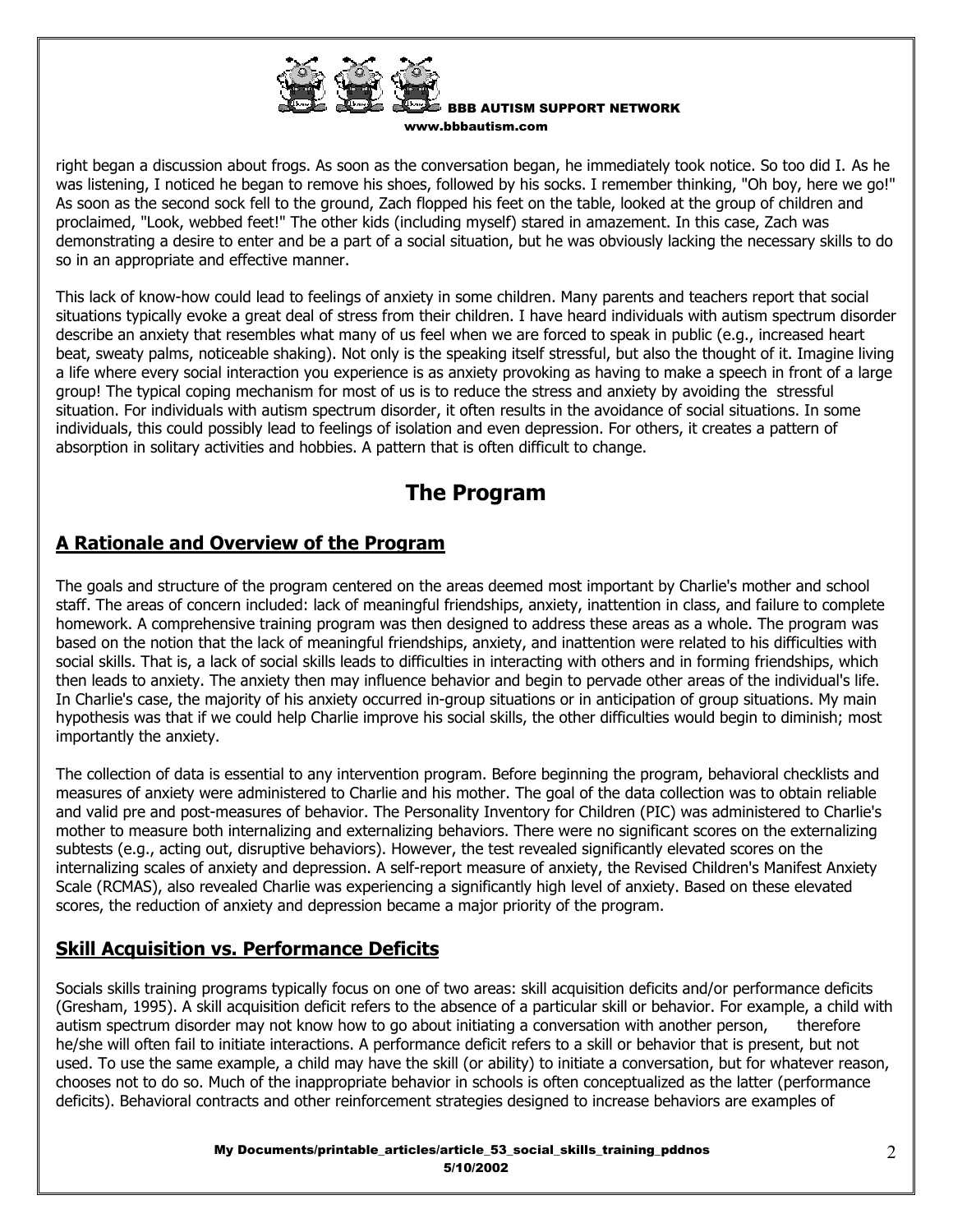

techniques commonly used to address performance deficits. However, the present program focused on Charlie's skill acquisition deficits. Careful consideration was used to avoid the mistake of assuming a performance deficit.

When I discuss skill acquisition versus performance deficits with school personnel, I often get the response, "It's definitely not a skill acquisition deficit, because I've seen him/her do it in the past." In other words, since the staff had observed the child demonstrate a behavior in the past, they believe the child possesses the particular skill, and should be able to demonstrate it on request. I often point out the problem with this logic by sharing the story of me learning how to tie a tie. Recently a friend of mine attempted to teach me how to tie a tie (I've lived a sheltered life!). By the end of the training session I had seemingly mastered this intricate task. However, as I was in my hotel room in New Orleans preparing for a presentation, I went blank and forgot some of the steps in the process. Even though I had tied it once or twice before, I could not produce the behavior once I was on my own. Without my friend's continual prompting and coaching, my skill deficit remained. Even the best-designed behavioral contract would not have helped me at this point. Instead, to achieve a level of mastery, I needed more practice and most importantly, more instruction on tying a tie (or someone to always tie it for me).

#### **Implementation**

For most children, basic social skills (e.g., turn taking, initiating conversation) are acquired quickly and easily. For children with autism, the process becomes much more difficult. Whereas, many children learn these basic skills simply by exposure to a situation (or "osmosis"), children with autism often need to be taught explicitly. The social skills training component consisted of five core strategies:

- 1. role-playing;
- 2. videotaped self-modeling;
- 3. promoting reciprocal interactions;
- 4. recognizing and understanding feelings; and
- 5. recognizing and understanding thoughts.

In addition to the above social skills strategies, the program included a number of techniques designed to specifically address the anxiety and completion of homework.

Role-playing was used primarily to address interaction skills. It was determined that Charlie had great difficulty initiating social interactions and getting other children to engage in activities with him. He was dependent on the advances of other children; which were infrequent. Charlie only engaged in activities with other children if these children initiated the interaction. Role-playing consisted of acting out various social interactions that Charlie would typically encounter. During one of the role-play scenarios, Charlie was required to initiate a conversation with me as I was engaging in a task. He would then have to ask to join in, or ask me to join him in another activity. The latter proved to be the most difficult for Charlie. Charlie was solely responsible for initiating and maintaining the conversation during the role-play. During the first few sessions, Charlie seemed to get "stuck" in conversations, often for minutes without knowing what to say or how to proceed. As the sessions progressed, his skills improved considerably. Observations confirmed that these skills began to improve at school as well.

The use of video taped self modeling (VSM) has been shown to be effective for children with a variety of disorders including: attention deficit/hyperactivity disorder (ADHD), depression, aggressive/disruptive behavior, autism, and motor problems (Buggey, 1999). Buggey outlines two standard methods of VSM, role-playing and natural behavior in the child's natural environment. Videotaping a role-play scenario is less time consuming and since the role-play is pre-planned, the therapist has more control over the behavior of the child. Buggey also states that VSM has an added advantage over peer and adult modeling because no peer or adult could possess the exact individual characteristics of the target child. In addition, Buggey believes that children will benefit from the confidence that would result in observing their own success. This is particularly true for children with disabilities who learn at an early age that their limitations and failures are of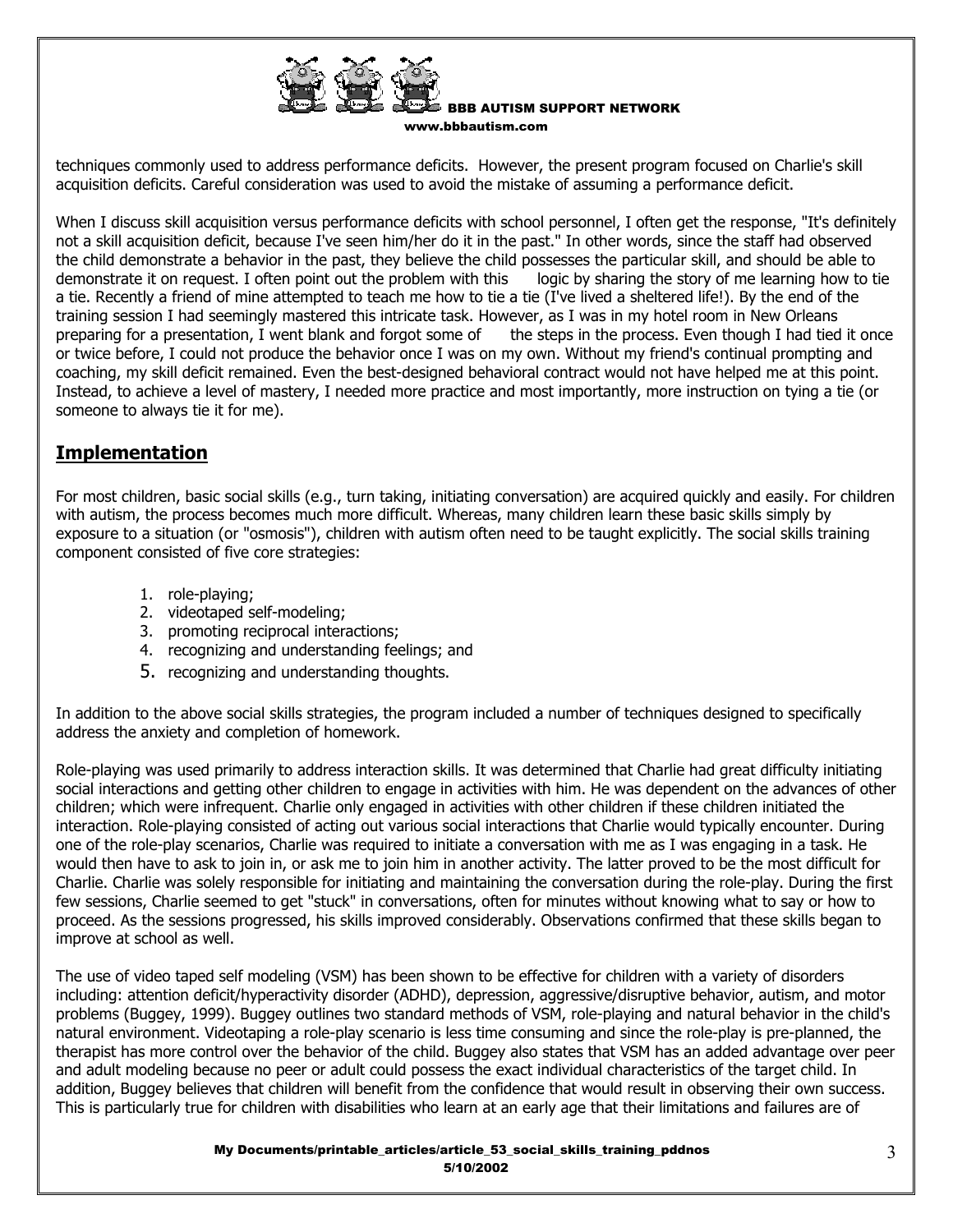

great importance to others. As such, an effort was made to show Charlie footage that displayed predominantly successful interactions.

Videos of a previous role-play scenario were reviewed with Charlie each session. A strength of VSM is that it allows for the use of coaching and social problem solving. Three steps in the coaching process include (Gresham, 1995):

- 1. presenting social concepts or rules;
- 2. providing opportunities for practice or rehearsal; and
- 3. providing specific informational feedback on a behavioral performance.

All of these steps were utilized during the viewing of the VSM procedure. It provided an extremely effective vehicle for giving Charlie additional feedback and instruction.

Another area of concern for Charlie, and other individuals with autism spectrum disorder, was the lack of reciprocal interactions. Individuals with autism spectrum disorder often engage in one-sided interactions that lack give and take. In conversations, Charlie would rarely ask questions of others, or talk about the interests of others. To address this, I created an activity called, "Newspaper Reporter." For this activity, Charlie was required to play the role of a newspaper reporter and ask questions of others. The form he used consisted of rather simple questions, including a person's name and age, hobbies and interests, and favorite foods. The goal was simply to get Charlie in the habit of asking questions, thereby increasing the give and take of his conversations. Later in the sessions, Charlie was encouraged to ask additional probing questions to gain additional information from the other person. This became a favorite activity for Charlie, as he often asked for extra forms to take home.

Recognizing and understanding the feelings and thoughts of self and others is often an area of weakness for individuals with autism spectrum disorder (Attwood, 1998). Selected cards from the Robert's Apperception Test were used to ascertain Charlie's level of awareness concerning the feelings of others. The cards portray characters participating in various social situations. Charlie was asked to identify how the characters were feeling based on facial expressions, posture, and the situation portrayed in the picture. In addition, Charlie was shown pictures of facial expressions and asked to distinguish between the various feelings displayed. He was also asked to demonstrate various expressions, and to draw them on a board.

Individuals with autism spectrum disorder are often described as having difficulty recognizing and understanding the thoughts and perspective of others (Attwood, 1998). A thought bubble activity was used to help Charlie infer the thoughts of others. The idea was to teach Charlie that we can often determine what others are thinking by listening to what they are saying. For instance, if Michael is talking about basketball, he is probably thinking about basketball as well. During the sessions, Charlie was read statements (similar to the one just described) and asked to fill in the thought bubble for the character. For instance, for the statement above, Charlie would write the word "basketball" in a thought bubble to describe what Michael was thinking. In addition, if- then statements were used to infer the interests of others. For instance, if Michael is talking about basketball and thinking about basketball, then he probably likes basketball as well. Recognizing the interests of others is extremely important to initiating interactions and ultimately developing friendships.

Relaxation techniques have been used extensively by cognitive psychologists to reduce anxiety. Charlie received instruction in the areas of tension release and breathing. Tension release consisted of making a tight fist for five seconds for a total of five sets. Breathing exercises consisted of teaching Charlie to breathe properly during stressful situations. Breaths should be slow and deep, inhaling through the nose and exhaling through the mouth. It helped Charlie to visualize smelling a rose as he inhaled (about 3 seconds) and blowing on a candle without blowing it out on the exhale (about 2 seconds). A Social Story (Gray, 1995) was developed to teach Charlie when to use the relaxation techniques (e.g., thinking about bad weather). After Charlie read the social story, he then engaged in a role-play activity to practice the information provided in the story. Charlie was encouraged to utilize these skills whenever he felt himself becoming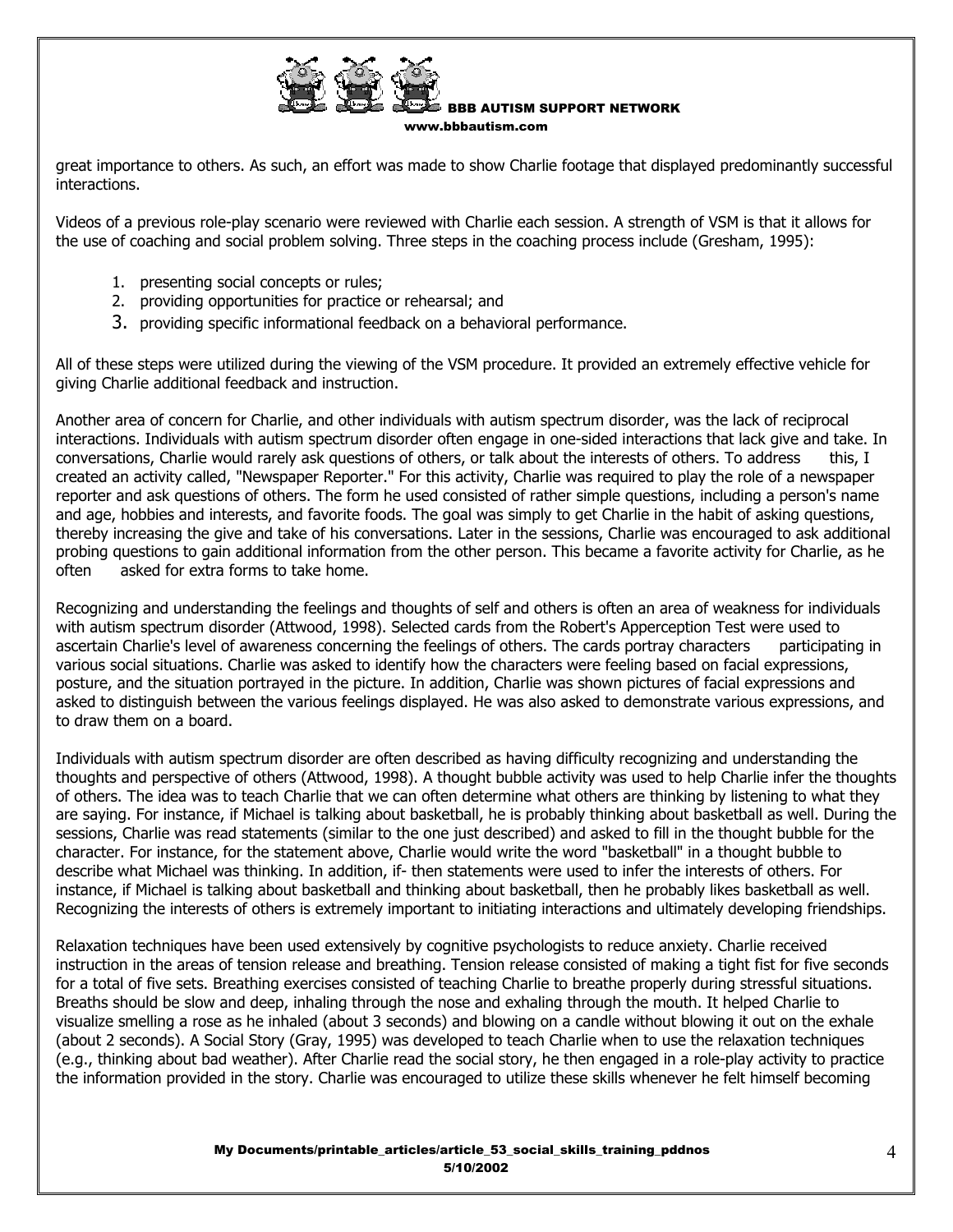

nervous (a feeling discussed during the sessions). Charlie was also given opportunities to practice these new skills during the sessions; for instance, taking a ride on an elevator (an anxiety provoking activity for Charlie).

In addition to social skills training, other strategies were employed to address Charlie's difficulty attending to tasks and completing homework. A self-monitoring checklist was designed to increase Charlie's attention to task during homework activities. Also, daily report cards were used to facilitate communication between home and school and to ensure Charlie was taking home his homework. These strategies are beyond the scope of the present article so they will not be covered in detail. I mention them only to provide an example of how social skills training programs can (and should) be used in conjunction with other strategies.

## **Results and Conclusion**

Towards the end of the training program (about 10 months), data again were collected related to social interactions, anxiety, and depression using the PIC, RCMAS, and interviews. Post-test scores on the PIC revealed significant reductions in anxiety and depression. Similar scores were observed on the self-report measure (the RCMAS) with significant reductions in the areas of physiological symptoms, worrying, and social concern. Most importantly, Charlie's mother and school staff reported marked improvement in the areas of social interactions. They noted that Charlie appears to be a happier child, often smiling and joking with others. Charlie has become much more confident in social situations. He is interacting with other children more frequently and is beginning to develop quality friendships for the first time in his life.

Inattention remains a concern for Charlie's mother and school staff, and will be a focus of the next school year. Charlie still has a tendency to be inattentive when he is not actively engaged in a task (especially class lectures!). Although the present program did not result in significant improvements in the area of attention, the reduction of anxiety should allow Charlie's team to address this issue more effectively.

The purpose of this article is not to advocate the use of the present program over others currently being utilized in the field. Instead, the goal is simply to illustrate how the use of a comprehensive social skills training program, matched to a child's individual needs, can be beneficial for a child with an autism spectrum disorder. More work is needed to demonstrate if the present program would be effective for other children along the autism spectrum. Not all programs are appropriate for every child. Therefore, a multi-dimensional intervention strategy that addresses the individual characteristics (both strengths and weaknesses) of the child is imperative. As was the case in Charlie's program, great care and planning needs to be put forth to ensure the strategies used in the program meet the individual needs of the child.

Even though wonderful gains were made, many obstacles and challenges remain for Charlie as he gets older. We cannot forget that autism is a life-long disorder. Charlie's parents and school staff will need to work diligently to address challenges and difficulties as they arise. Fortunately, he has been blessed with a school staff that is open-minded and willing to make the extra effort to meet the needs of their students. Charlie is also fortunate to have supportive and caring parents who have and will continue to sacrifice much to ensure he is given the opportunity to reach his full potential. For Charlie, the future is certainly beginning to look bright.